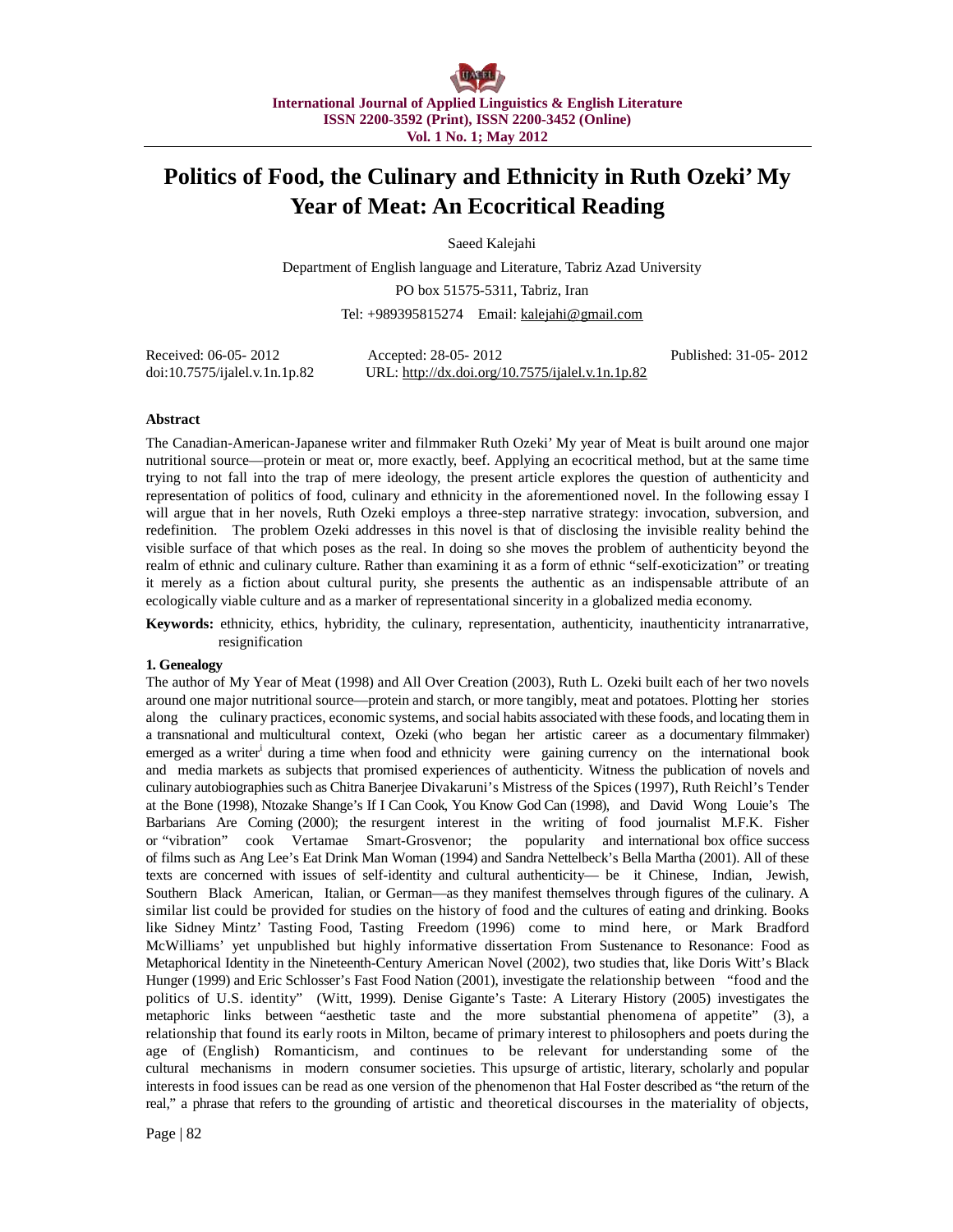bodies, events, and social sites rather than in concepts of culture as simulacrum, text, or electronic media event.

This brings us back to Ruth Ozeki. For putting meat at the symbolic center of her first, and potatoes at the symbolic center of her second novel points at the significance of the real, material stuff of everyday life for the formation of individual and cultural identities. In an interview she gave after the publication of All Over Creation, Ozeki acknowledged her interest in "meat and potatoes, hamburgers and French fries" as "the staples of the American diet. We are," she said, "a nation of meat and potatoes. When you're writing a novel, you want to write about issues of identity—in this case, national identity" (Clyne 2003). The meat-and-potato metaphor utilized by Ozeki to describe national identity evokes questions about the pathos of authenticity inscribed in that figure. Take, for example, the description of the San Francisco-based band Red Meat<sup>ii</sup> as a group of musicians "play[ing] country music the old-fashioned meat-and-potatoes way" (Arnold 2001). Their songs, as another critic observed, "bear an uncanny resemblance to real country music," thereby drawing attention to the fact that what may sound like "pure unadulterated country of the Bakersfield honky tonk variety" (Joulie 2002) is a musical style adopted to produce and simultaneously subvert, through the application of humor and comic twists in the lyrics, the nostalgia for a past when life was still as simple as a country western song.

In the following essay I will argue that in her novels, Ruth Ozeki employs a narrative strategy akin to lyrical one deployed by Red Meat: invocation, subversion, and redefinition. For reasons of space, I will concentrate my analysis on My Year of Meat. The problem Ozeki addresses in this novel is that of disclosing the invisible reality behind the visible surface of that which poses as the real. In doing so she moves the problem

of authenticity beyond the realm of ethnic and culinary culture. Rather than examining it as a form of ethnic "self-exoticization" iii or treating it merely as a fiction about cultural purity, she presents the authentic as an indispensable attribute of an ecologically viable culture and as a marker of representationalsincerity in a globalized media economy.

### **2. Representations**

Responding to the question of why she writes so much about food, Ozeki claims that "food is our fundamental identity" (Clyne 2003). Further elaborating on that notion and taking American culture as her representative example, she discloses the interplay of the material and the discursive that shape the culinary fundament of contemporary notions of self:

When you trace the chain of production of something as simple as a potato, you start to realize that in every bite, every mouthful you chew and swallow, you are taking into your body a series of decisions that you really have no idea about. You think you're simply eating a french fry, but in fact, that fry is the result of a series of decisions that have been made by the Food and Drug Administration and the Environmental Protection Agency, by corporations and scientists, by marketing agencies and PR

firms, and it's hugely complicated. So this idea that the political is the personal, and the personal is political becomes very real.

The key phrase that prevents Ozeki from lapsing into a new, culinary essentialism is "you are taking into your body a series of decisions." But equally significant is the fact that these "decisions" materialize as the things we eat, and as such they wear the mask of the natural. This is the conceptual and thematic focus of Ozeki's novels. Taking the ethnic and cultural complexity of the United States for granted and acknowledging the social, political, emotional, and familial conflicts that occur within a multicultural society, she examines the figure of a racially and culturally mixed American self as it is defined and redefined through its relationship to nature. And she does so through the lens of food imagery.<sup>iv</sup> In her novels Ozeki counterbalances a potentially nostalgic approach to nature as the most authentic anchor of American nationality with a narrative structure that exposes the ethical and aesthetic implications of nature's reality as a dish. This strategy allows Ozeki to simultaneously question the authenticity of nature as a socially and culturally normative absolute and to acknowledge the absolute value of nature as a concept indispensable for an ecological critique of instrumental reason.

Page | 83 Ozeki employs meat and vegetables as tropes that simultaneously gesture towards the real and the symbolic, i.e., to the past and present nature of animal, plant, and human bodies, as well as to the existence of these bodies after their entry into the symbolic world of America as it unfolds in the literary and cultural history of the United States. As technologically enhanced beef, cows are no longer animals but the things Ozeki's characters eat (or refuse to eat), thus representing human culture's most immediate mode of incorporating nature. At the same time, beef and potatoes are meaningful emblems of America's cultural self-identification,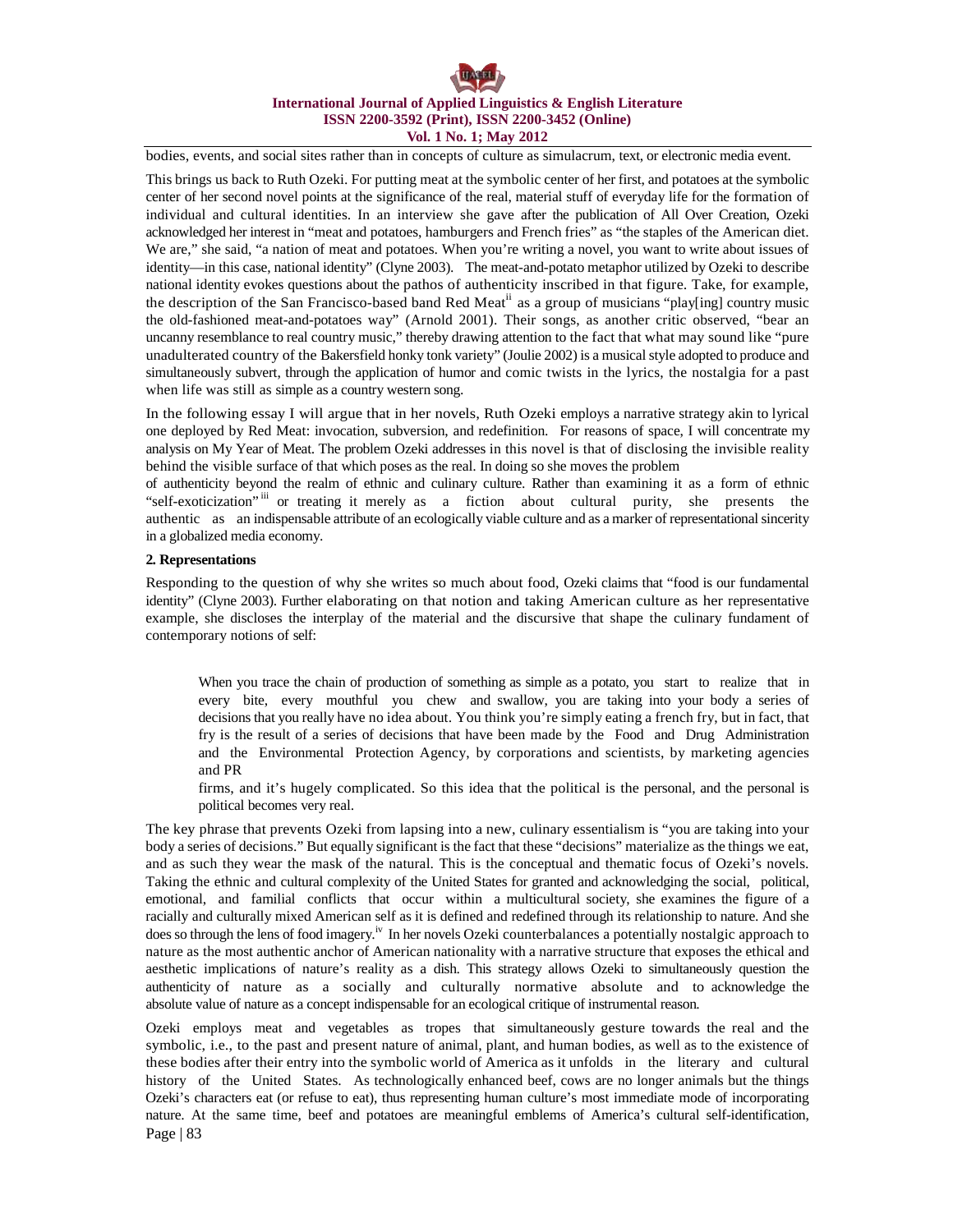referencing the historical narratives of the continent's European colonization, the mythology of the cowboy, the ideology of Manifest Destiny, and the stories of Irish and Polish immigration. Ironically though, the potato, while indigenous to the Americas, has never achieved the same symbolic currency as an authentic medium of U.S. culture as has beef, the signature ingredient of the fast-food nation's core staple.

The consumption of bovine meat also acquired a hardly noticed poetic value in the wake of Walt Whitman's salutation of the body as "a locus of democratic energies" (Erkkila 1989: 177). "How is it I extract strength from the beef I eat?" asked Whitman in Song of Myself, immediately continuing his existential inquiry: "What is a man anyhow? What am I? What are you?" (Whitman 1983: 37-38). The inquisitive poet puzzles over questions of identity. He does not know what constitutes his humanity, his sense of self. And even though he may not know how, he does know that the flesh of a slaughtered full-grown steer, bull, ox or cow invigorates his body. With a few strokes of the poet's pen, beef becomes the source of America's democratic vitality, a poetic legacy that Ruth Ozeki revisits in My Year of Meat, her 1998 debut novel.

The title of the novel refers to a year in the life of aspiring documentary film maker Jane Takagi-Little, the author's fictional alter ego as well as the novel's protagonist and primary narrator. Growing up in the 1960s and 70s as the daughter of a Japanese mother and the descendant of "weather-beaten Anglo-Saxon farmers" (147) on her father's side, Jane describes herself, in an allusion to Grant Wood's famous painting, as "An American Gothic gone wrong" (ibid.). Because Jane needs money, she accepts a job as coordinator and location scout for a nameless Japanese TV production company commissioned to create a commercial program for promoting American meats in the Asian market. Sponsored by BEEF-EX<sup>vi</sup>, "a national lobby organization that represented American meats of all kinds—beef, pork, lamb, goat, horse—as well as livestock producers, packers, purveyors, exporters, grain promoters, pharmaceutical companies, and agribusiness groups" (9-10), the program, airing as a reality show called My American Wife!, is packaged as a look into the kitchens of ordinary American families. Jane's bosses at the TV production company translate BEEF-EX's<sup>6</sup>, mandate "to foster among Japanese housewives a proper understanding of the wholesomeness of U.S. meats" (10) into a prescriptive list of parameters for representing American cultural authenticity. In a series of memosfaxed acrossthe Pacific (the novel is set in 1991, the pre-email era) the "desirable things" (11) in an American wife are seen as her "attractiveness, wholesomeness, warm personality" (11), which are considered to be enhanced by an "attractive, docile husband" and "attractive, obedient children" (12). These couples are then expected to live an "attractive, wholesome lifestyle" in an "attractive, clean house" with "attractive friends and neighbors" (12). "Undesirable things" that should not appear in My American Wife! are "physical imperfections," "obesity," "squalor" and "second class peoples" (12). And most importantly, the meat of choice is beef: "(NOTE: Pork and other meats is second class meats, so please remember this easy motto: 'Pork is Possible, but Beef is Best!')" (12).

In addition to neutralizing its claim to representing authentic American culture, the excessive repetition of the demand for "attractiveness" points towards the burlesque as the narrative mode in which Ozeki exposes the racism, classism, sexism, and trophism (i.e., the privileging of one nutritional resource over all others) of the show. When the representational prescriptions meet with resistance from Jane Takagi-Little and some of the American members of the crew, the production company seeks to make amends, but in fact corroborates existing stereotypes:

NOTE ON AMERICAN HUSBANDS—Japanese market studies show that Japanese wives often feel neglected by their husbands and are susceptible to the qualities of kindness, generosity, and sweetness that they see as typical of American men. Accordingly, our wives should have clean, healthy-looking husbands who help with the cooking, washing up, housekeeping, and child care. The Agency running the BEEF-EX advertising campaign is looking to create a new truism: The wife who serves meat has a kinder, gentler mate. (12-13)

The "NOTE ON RACE & CLASS" justifies racism and classism, insisting that "the average Japanese wife finds a middle-to-upper-middle-class white American woman with two to three children to be both sufficiently exotic and yet reassuringly familiar" (13). And finally, the "NOTE ON ALL-AMERICAN VALUES" maintains that in the globalized economy of the 1990s, in which Japan was emerging as a major technological player, things such as "a spanking-new refrigerator or automatic can opener" represent the values of a post-WWII "old-fashioned consumerism" and, therefore, need to be replaced with "contemporary wholesome values, represented not by gadgets for the wife's sole convenience but by good, nourishing food for her entire family. And that means meat" (13).

It is important to point out that these notes on gender, race, class, and national values are actually written by

Page | 84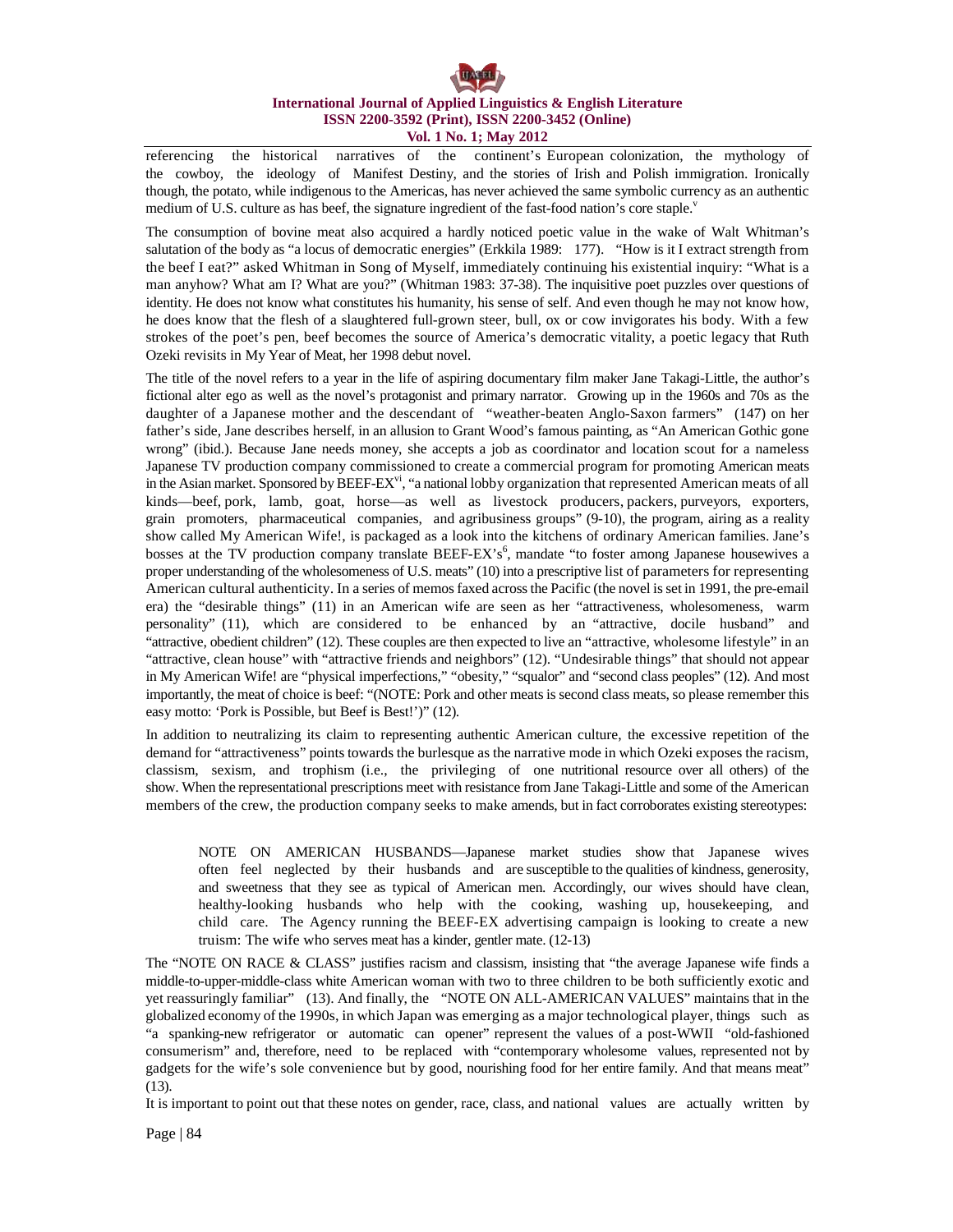Jane Takagi-Little in order to "convey" (12) the TV production company's views on representational politics to her American "Research Stuff" (12). Mimicking the tone of the original memos, Jane's texts push the originals to their surrealistic limits. In addition, they identify the narrator as a person whose "cynical reason" (Sloterdijk) helps her to simultaneously fulfill the requirements of her job and articulate her frustration about the fact that although she became "a documentarian partly in order to correct cultural misunderstanding" (88-89) she now actively participates in cultural deception. Initially, Jane submits to representing a racially, socially, and sexually homogenized America, but she uses every opportunity to ridicule the idea that American cultural authenticity rests on the notion of white American middle-class wholesomeness. One way for her to do so is to suggest the inclusion in the program of recipes such as the one for "BEEF FUDGE," made out of "2 cups white sugar / ½ cup ground beef / 1 cup brown sugar / 3 tablespoons butter /  $\frac{1}{2}$  cup white corn syrup / 2 oz. unsweetened chocolate /  $\frac{1}{2}$  cup milk / ½ cup walnuts/ 1 teaspoon vanilla" (183-84). Jane ends the fax in which she presents thisrecipe to herJapanese boss, Joichi "John" Ueno, by asking him "Doesn't this sound delicious?" and signing off "Sincerely, J.Takagi-Little" (184).

This passage is an important key for unlocking some of the poetological and philosophical concerns of the novel. Here and in the immediate textual environment, Jane Takagi-Little, the autodiegetic narrator, exposes her increasing discomfort as the inhabitant of the Weberian "iron cage" of economic necessity, a location in which she is expected to relinquish the ethical imperative of representational sincerity as a documentarian for a negative ethics of marketability.<sup>vii</sup> In order to preserve her sense of self amidst the insane obligations of her work life, Jane initially adopts a style of satirical exaggeration and mock sincerity reminiscent of postmodern strategies of psychological self preservation and cultural representation. Yet she eventually realizes that cynicism, while it may preserve her psychological integrity as an individual, a biracial American, and a coordinator-cum-director working for corporate TV, it does not solve the problem of advancing her skills and her professional goals as a documentarian. Venting her anger about the "BEEF-EX people" to her lover, she complains:

They don't want their meat to have a synergistic association with deformities. Like race. Or poverty. Or clubfeet. But at the same time, the Network is always complaining that the shows aren't 'authentic' enough. Well, I've been saying if only they'd let me direct, I'd show them some real Americans. (57)

Determined to replace the faux authenticity decreed by the American meat lobby and corroborated by the Japanese TV production company with images of another American reality, Jane begins to deconstruct the imagined wholesomeness of the white, beef-consuming, middle American family by shifting the series' focus to people whose lives do not neatly match the prescribed framework of physical attractiveness and social respectability. The America she shows is inhabited by black families; families with ten children, eight of whom are adopted and of ethnic and national backgrounds different from that of their parents; families with physically disabled children, who prefer lamb to beef, ("Lamb was Lovable" but "un-American," 140/164); interracial lesbian families who "like meat, like the taste of it, but […] would just never eat it the way it's produced here in America" (177). What Dyann, one of the lesbian wives, is referring to is a meat production system that relies on the illegal use of a growth hormone called diethylstilbestrol (DES), and on dubious practices of fattening cattle on factory-like feedlots where recycled animal proteins are the future mad cow's common staple, and even manure becomes part of the diet, a feeding method that is cynically described by one of the novel's characters as the epitome of organic waste disposal. Dyann's remarks catch Jane's attention and prompt her to investigate the system of industrial meat production in the United States. Thus begins the narrator's gradual transformation from self-described "cultural pimp" to investigative documentarian. An entry in her diary records the self-conscious quality of this process:

Went to the library and found more books on the meat industry. The DES stuff was only the tip of the iceberg. Why didn't I pursue this? I call myself a documentarian, but I've learned almost nothing about the industry that's paid for the shows. Paid me for these shows. (202)

Once Jane's awareness is raised, the narrative moves out of the American kitchen, away from the family dining table, and into American feedlots, thus not only shifting its thematic attention from the scene of food preparation and consumption to the scene of food production, but also abandoning the classic locations of the ethnic food novel and the culinary autobiography. To the extent that the narrator becomes aware of her own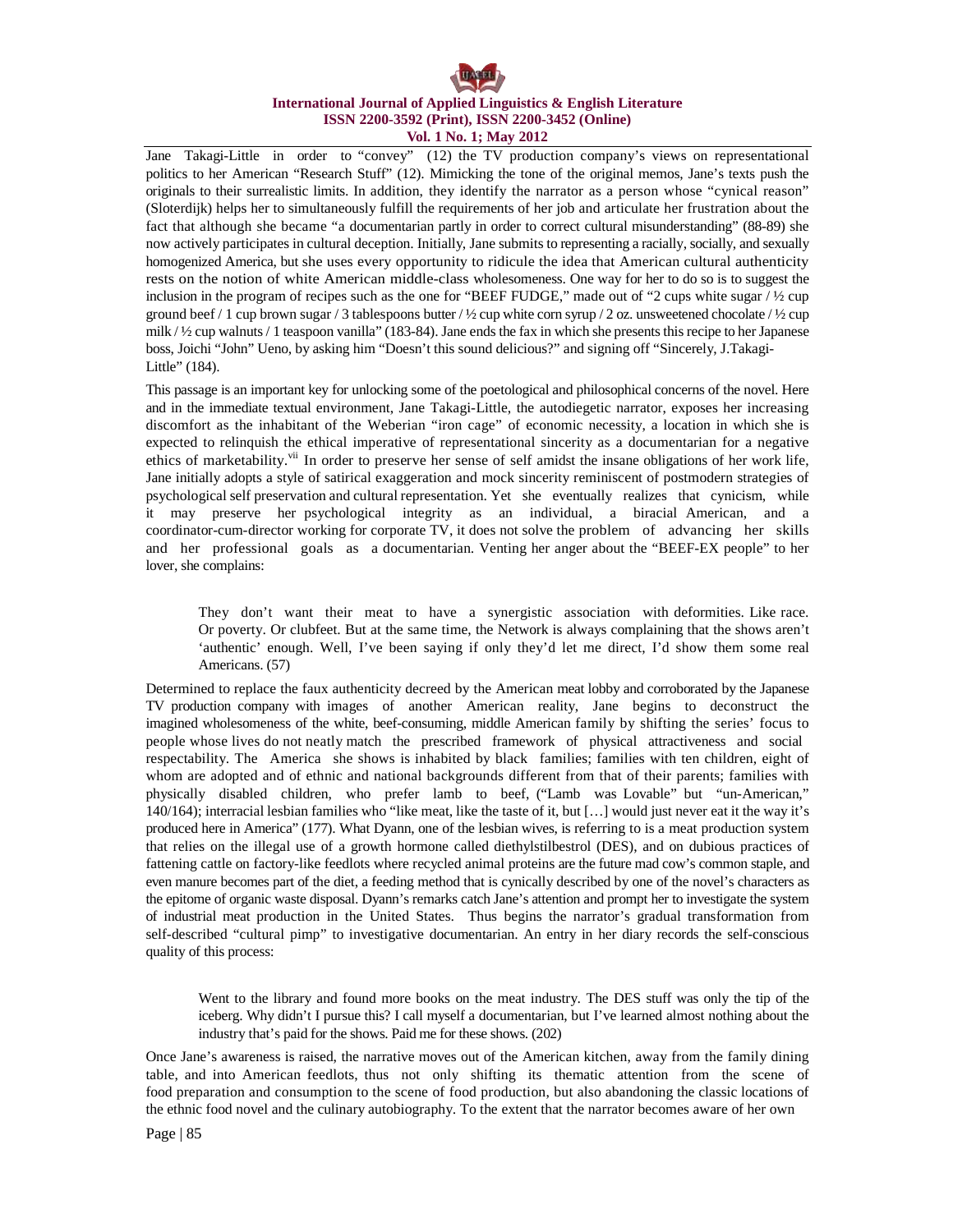implication in the dubious and absolutely unsavory practices of industrial meat production, the novel develops a metanarrative concern for what Jane calls "the ethics of representing" (211). When her Japanese boss, Ueno, insists on focusing the show on beef, Jane notes in her diary:

Ueno wants beef, and beef he shall have. […] So here we go. I will probe [the meat industry's] stinking heart and rub Ueno's nose in its offal. No more fudge. I'm thinking slaughterhouses for the next show. A meat-packin' mama in Chicago, perhaps? Or a feedlot family? (202)

In addition to their immediate function of signifying modes of meat preparation and meat production, the "fudge" and the "slaughterhouses" in Jane's verbal rant symbolize modes of literary and cultural representation—the culinary burlesque described earlier in this paper on the one hand, and, on the other hand, the poetic fusion of fact and fiction adopted by literary muckrakers like Upton Sinclair or Rachel Carson. As the narrator (and her author) feel the need to switch representational modes from satire to (fictionalized) documentary, they find themselves confronted with the task of reconfiguring and reauthorizing authenticity as an expression of veracity rather than a mode of deception. This is not an easy task, given that the concrete political work of exposing the ecological malpractice of the beef industry involves dealing with another ideologically discredited concept, namely the natural.

About half way through My Year of Meat, the author articulates what I read as the philosophical and political motivation behind the writing of My Year of Meat. The scene I am about to describe occurs in the context of Jane Takagi-Little's memories of life as a biracial teenager in the American heartland. When other girls in their early teens "were assembling ideal boyfriends from the body parts of teen movie idols and lead guitarists," Jane figured that she had "the chance to make a baby who could one day be

King of the World. An embodied United Nations" (149). Unlike her peers, who turn to popular magazines, Jane turns to the library where she stumbles across a chapter on "The Races of Men" in Alex Everett Frye's Grammar School Geography (1902). During one of her visits with her mother back home in Minnesota, Jane checks out the book again, reading in its introduction that "In this book, man is the central thought" (154). In a flash of post-feminist rebelliousness and for no apparent narrative reason, the narrator hastens to emphasize that unlike other women, who "might object" to "Frye's use of the generic 'man' for 'human'," she regards such intervention "an intraspecific quibble" (154). This being said, she continues:

The conflict that interests me isn't man versus woman; its man versus life. Man's REASON, his industries and commerce, versus the entire world. This, to me, is the dirty secret hidden between the fraying covers. (154)

The immediate narrative context for the Jane's musings and her return to Frye's "The Races of Man" is her inability to conceive, a circumstance that she self-ironically ascribes to her racial hybridity ("Like many hybrids, it seemed, I was destined to be nonreproductive," 152). However, the larger context in which Jane develops an interest in the conflict of "man versus life" is her growing suspicion that her infertility—her "mulish sterility" (153), as she refers to it in yet another rhetorical gesture of cynical self-distancing—may in fact be the effect of technological manipulation of her mother's body. As it turns out, in order to increase her own fertility, Takagi-Little's mother had been prescribed regular doses of DES, the same substance that is used to accelerate the growth of cows. As Julie Sze formulated in a 2006 American Quarterly article: "women and animals are

linked in DES, not accidentally or incidentally, but through an American technological and medical culture that saw the improvement of nature through technology and increased efficiency as central to the larger cultural project of improvement and progress" (Sze 2006: 803).

Sze describes her critical project in "Boundaries and Border Wars: DES, Technology, and Environmental Justice" as "an American studies analysis of DES" (792) whose aim is to complicate "hybridity, purity, and nature as cultural concepts in technological and environmental studies" (792).

Ozeki's novel is recruited in this project, not so much for its literary merits as a translation of publicly available information (about DES and health) into persuasive fiction, but for the pedagogical value contained in the information presented in the narrative text. According to Sze, My Year of Meat raises the issues of technology and environmental justice in a way "accessible" (799) to undergraduate readers. And she "focus[es] on this novel because it resurrects the DES story long buried from popular consciousness" (799). Accordingly, she identifies the "key cultural question" of the novel not as one addressing the ethics of meat eating, but rather as one that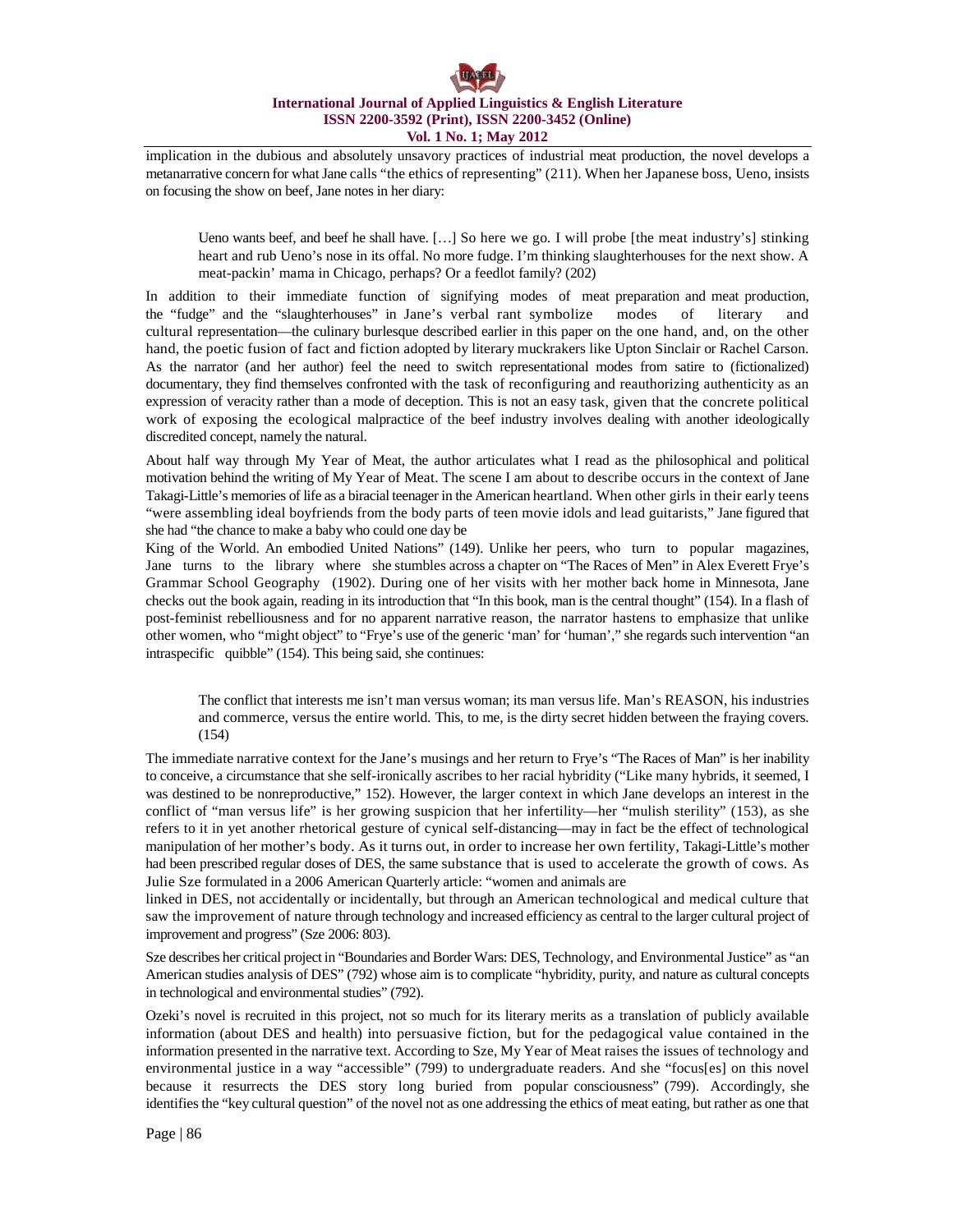asks "how has meat been made different technologically, what kinds of food and social systems have developed in the last fifty years that are significantly different in scale and scope from older systems of production and consumption, and what do race and gender have to do with these changes?" (805). While I find Sze's formulation of the novel's "key cultural question" sharp and thought-provoking, it leaves another, equally important key question unaddressed—and that is the question about the "ethics of representing" which, if we take the literariness of the literary text seriously, always involves questions of poetic (or literary) authenticity. It designates the quality of a text that is dependent on the writer's ability to find narrative forms and rhetorical figures which best depict what Susan Sontag called "the foul realities, realities of rapture" (2007: 151).

In the final section I will address this problem, taking my cue from a point in the narrative when Jane Takagi-Little resolves to uncover "the health hazards of meat production" (211), a decision that forces the author to have her protagonist rethink the concept of authenticity. On a thematic level, authenticity undergoes a resignification from a commercialized anthropological to an ecological value; on a poetological level, authenticity signifies a fusion of storytelling and documentation.

### **3. Authenticity and in Authenticity**

Shooting footage for an episode of My American Wife! on the cattle feedlot of the Dunn family, which islocated in Colorado, "one of the most beautiful states in the country" (245), Jane discovers that the total submission of the animal body to a regime of profitable production, its industrial translation, as it were, from living organism to edible thing, has effects on the human body that are "much too … real" (343) to be shown on television. The mythical Wild West, home to a long tradition of American cattle breeding, is also inhabited by Rose Dunn, a five year-old girl who suffers from "precocious puberty" (270), caused by her exposure to DES on her father's feedlot. After Jane becomes aware of the girl's condition, she convinces Rose's mother that filming the girl and creating a documentary may not only provide Rose with the medical attention she needs but also enlighten the larger public about the effects of illegal feeding practices on humans.

Jane's documentation of the faceless, grotesque body of a pre-school girl with premature pubic hair becomes the pathologically authentic site through which the author articulates the conflict between "Man's REASON, his industry and commerce" and life. If Whitman implicates beef in the poetic production of democratic bodies, Ozeki's narrative does something similar, albeit with critical twist. The beef that is supposed to symbolize American wholesomeness to Japanese audiences turns out to be contaminated; and it produces bodies that exhibit the effects of an economic and medical rationalism that contradicts their original functions as modes of sustaining human existence. As the location of a reality that some deem "too real" for public display, Rose Dunn's body

becomes the site of a new authenticity, one that articulates an otherwise unrecognized and perhaps even unrecognizable "National Crisis" (248). The novel suggests that this crisis has been brought on through an excess of instrumental and commercial reason. Paradoxically, it isthe monstrous body of a child, a body whose contours were defined by an act of cultural intervention into natural processes, that comes to authenticate the natural— not, however, as the material manifestation of a culturally uncontaminated, 'innocent' ideal, but as a force which, in Elizabeth Grosz's words, "provokes and incites the cultural by generating problems, questions, events that must be addressed and negotiated, symbolized, or left unrepresented" (Grosz 2005: 51).

In order to further elaborate on this idea, let me take a rather unconventional step across disciplinary boundaries and venture into the field of forestry. Interestingly, "authenticity" is one of the four general criteria suggested by the World Wide Fund for Nature to measure forest quality. What sounds like material for a joke actually turns out to be a conceptually evocative set of strategies for approximating the natural and the authentic in a way that allows us, in our own fields of literary and cultural criticism, to simultaneously question the idealizations of such concepts as nature and authenticity.

In a 1996 article for Biodiversity Letters (a journal that appears under the imprint of Blackwell Publishing), Nigel Dudley, environmental consultant and senior forest advisor for WWF-Int, describes authenticity as follows:

Authenticity can only be 'absolute' within a forest that has never experienced human interference. In practice, wholly 'natural' forests no longer exist except for isolated fragments. A more realistic working definition of an authentic forest might be a forest in which all the expected ecosystem functions can operate over time. (Dudley 1996: 7)

In Dudley's definition the "natural" is replaced by the "authentic," but the authentic retains a significant quality of the natural—ecosystemic sustainability. Later in the article, authenticity in forests is characterized as an effect of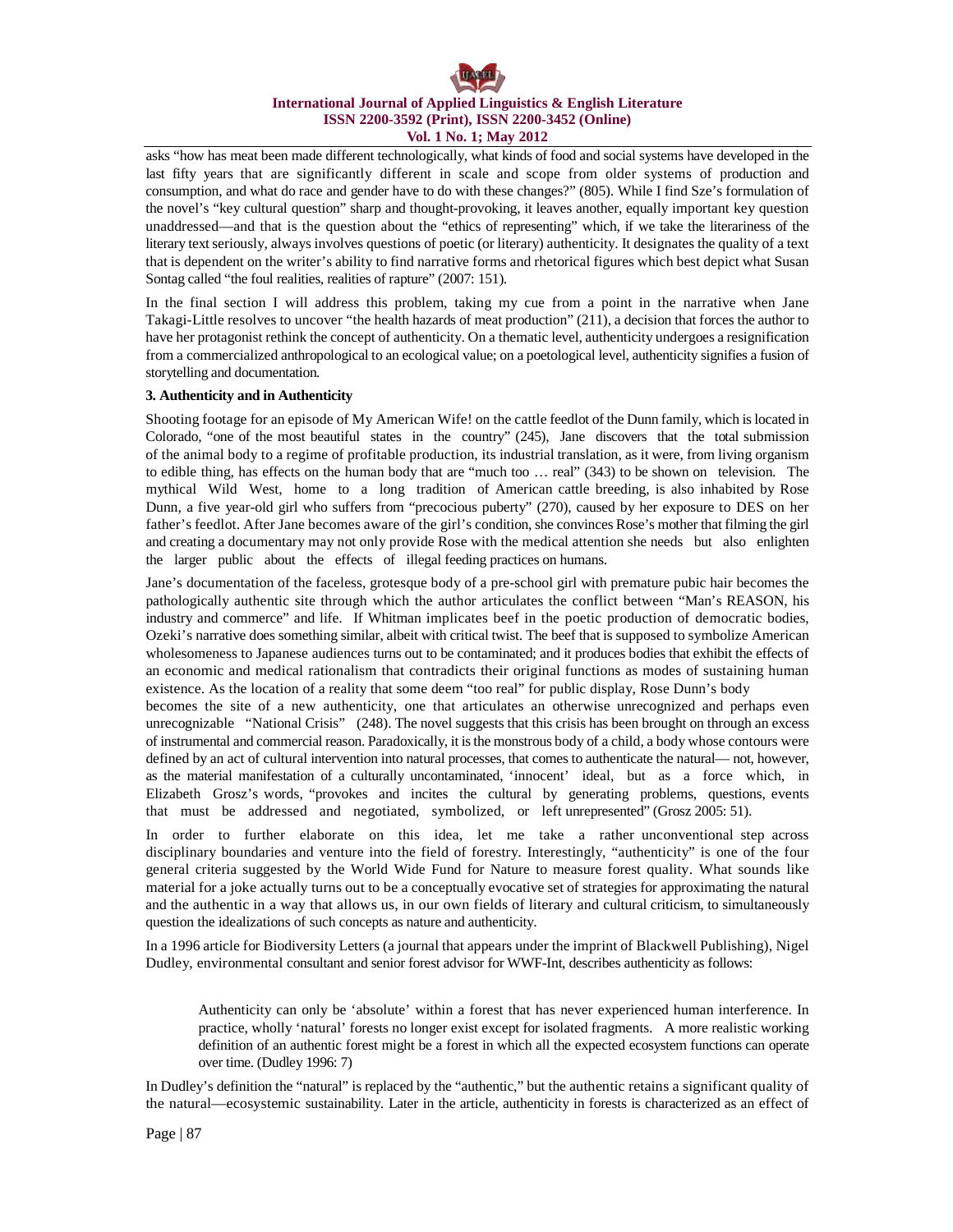careful management. In order to achieve the effect of authenticity through management, "some idea of the original ecosystem is important" (7), yet it can never "exactly duplicate the natural ecological process of a forest" (8). In other words, authenticity in a forest is the repetition of a natural forest with a

difference, that difference being an ecologically informed mode of cultural intervention. One of the measures suggested by Dudley for creating authentic forests is the "application of management techniques which mimic natural ecological processes" (8). Now, against this background and bearing in mind that, by definition, an

ecosystem is "an ecological community together with its environment, functioning as a unit," we arrive at a definition of authenticity as the effect of a cultural performance (management) that makes it possible for a community as well as its individual members to exist in space and over time.

In Ruth Ozeki's novel, the illegal and hazardous practices of beef production epitomize what I suggest calling an ecological inauthenticity— animal proteins are fed to herbivores; the application of growth hormones overrides the pace of biological time. In the narrative logic of the novel, the ecological inauthenticity of meat production in feedlots mirrors the cultural and social inauthenticity of meat representation in reality shows such as My American Wife!. Ozeki juxtaposes these discredited forms of the authentic with two alternatives. I have already mentioned the authenticity of the grotesque body. Its pathological realness, once it becomes the subject of documentary film-making and storytelling, carries the potential to create the passionate effects that are necessary to "alter [social and political] outcomes" (My Year of Meat 360). The motif of cultural pathology introduced by the trope of the grotesque body finds its intranarrative counterpart in a story about kudzu, one of Japan's most vigorous mountain plants. First introduced to the United States in 1876, planting kudzu was highly recommended as a method to reduce soil erosion in the American South between the mid 1930s and 1950s. Nicknamed "the vine that ate the South," kudzu is now officially recognized as a pest weed by the U.S. Department of Agriculture. During one of their visits to the South, Jane's Japanese camera man recognizes the plant and teaches one of the subjects of My American Wife!, the father of a large family and owner of a restaurant, how to utilize kudzu in his kitchen. While this may not entirely solve the actual ecosystemic problems caused by kudzu, the narrative suggests that its ecologically authentic management as a nutritional resource may at least inhibit some of the undesired side effects. After all, the botanical monster can be eaten, as Rose, the 'human monster,' can be medically treated once her condition is no longer covered up. The metaphoric fields around Rose and kudzu demonstrate that Ozeki's approach to nature as a dish prevents her text from a nostalgic idealization of nature as the location of purity vis-à-vis the contaminated space of culture. In other words, her call for ecological authenticity is not motivated by a culturally regressive desire for a better, more 'natural' past, but for developing what Hans Jonas described as the "imperative of responsibility" in view of "the critical vulnerability of nature to man's technological intervention" (1984: 6). My Year of Meat is a novel whose author presents authenticity as a concept which, although blemished by its service to ideologies of purity and cultural discourses of nostalgia, is still valid as a measure of ethical conduct and literary sincerity.

## **References:**

Arnold, G. (2001, January 18). Musical protein. Metro: Silicon Valley's Weekly Newspaper. Retrieved August 26, 2008, from [http://www.metroactive.com/papers/metro/01.18.01/red-meat-0103.html.](http://www.metroactive.com/papers/metro/01.18.01/red-meat-0103.html)

Clyne, C. (2003). Creating novel life forms—literally: the sataya interview with Ruth Ozeki. Retrieved August 26, 2008, from <http://www.ruthozeki.com/reviews/satya.html>.

Dudley, N. (1996). Authenticity as a means of measuring forest quality. Biodiversity Letters, 3, 6-9.

Joulie, L. (2002). Red meat: Alameda County line. Take country back. (February): Retrieved August 26, 2008, from <http://www.takecountryback.com/reviews/redmeat0202.htm>.

Erkkila, B. (1989). Whitman the political poet. New York: Oxford University Press.

Gigante, D. (2005). Taste: a literary history. New Haven and London: Yale University Press.

Foster, H. (1996). The return of the real: the avant-garde at the end of the century. Cambridge, MA: MIT Press.

Grosz, E. (2005). Time travels: feminism, nature, power. Durham and London: Duke University Press.

Horowitz, R. (2006). Putting meat on the American table: taste, technology, transformation. Baltimore: The Johns Hopkins University Press.

Jonas, H. (1984). The imperative of responsibility: in search of an ethics for the technological age. Chicago: University of Chicago Press.

Page | 88